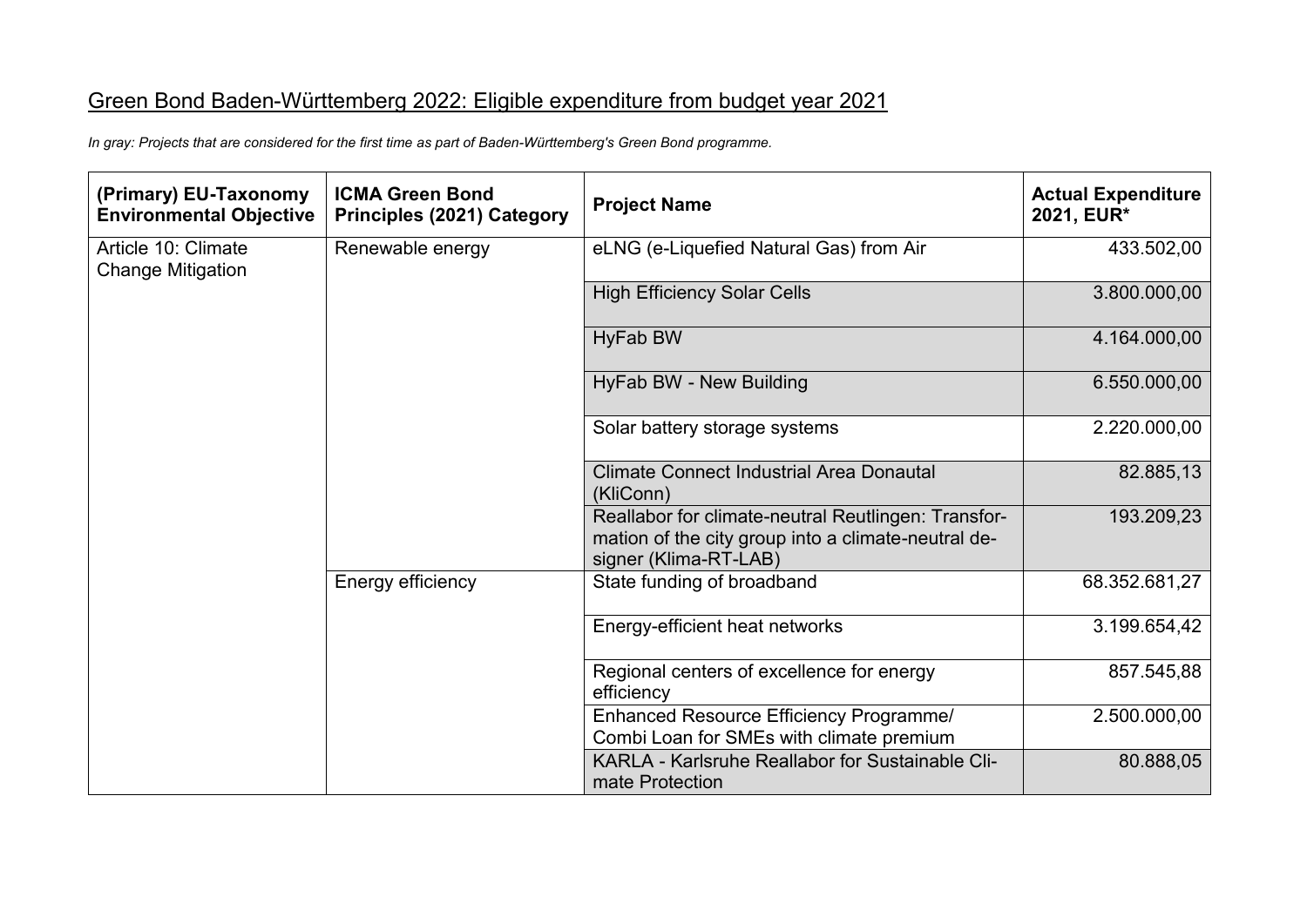|  |                      | CAMPUS high i - CAMPUS made intelligent: Intelli-<br>gent and user-oriented planning processes for cli-<br>mate neutrality in buildings and quarters using the<br>example of the campus Vahingen | 166.747,47    |
|--|----------------------|--------------------------------------------------------------------------------------------------------------------------------------------------------------------------------------------------|---------------|
|  |                      | Regional Innovation Centre for Energy Technology                                                                                                                                                 | 22.000,00     |
|  | Green buildings      | Notably energy-efficient new buildings in the public<br>building construction                                                                                                                    | 53.961.196,39 |
|  |                      | Notably energy-efficient restructuring measures in<br>the public building construction                                                                                                           | 20.386.655,85 |
|  | Clean transportation | Electrification Hochrheinbahn                                                                                                                                                                    | 536.544,26    |
|  |                      | <b>GVFG Electrification Projects</b>                                                                                                                                                             | 747.500,00    |
|  |                      | <b>Cycling Culture Initiative</b>                                                                                                                                                                | 2.477.640,29  |
|  |                      | <b>Support Program State Initiative Electro Mobility</b>                                                                                                                                         | 35.087.242,92 |
|  |                      | Support Program for Municipal Cycling and Pedes-<br>trian Infrastructure                                                                                                                         | 4.081.590,92  |
|  |                      | <b>Cycling Routes Network</b>                                                                                                                                                                    | 434.886,66    |
|  |                      | <b>Fast Cycling Routes</b>                                                                                                                                                                       | 2.200.167,28  |
|  |                      | reFuels - Production of climate-friendly fuels                                                                                                                                                   | 1.890.628,59  |
|  |                      | INPUT - Intelligent network link of parking garages<br>and underground garages                                                                                                                   | 3.760.000,00  |
|  |                      | MobiQ - Sustainable mobility through sharing in<br>the neighbourhood                                                                                                                             | 116.909,40    |
|  |                      | Mobility Living Lab (MobiLab) Stuttgart                                                                                                                                                          | 398.633,17    |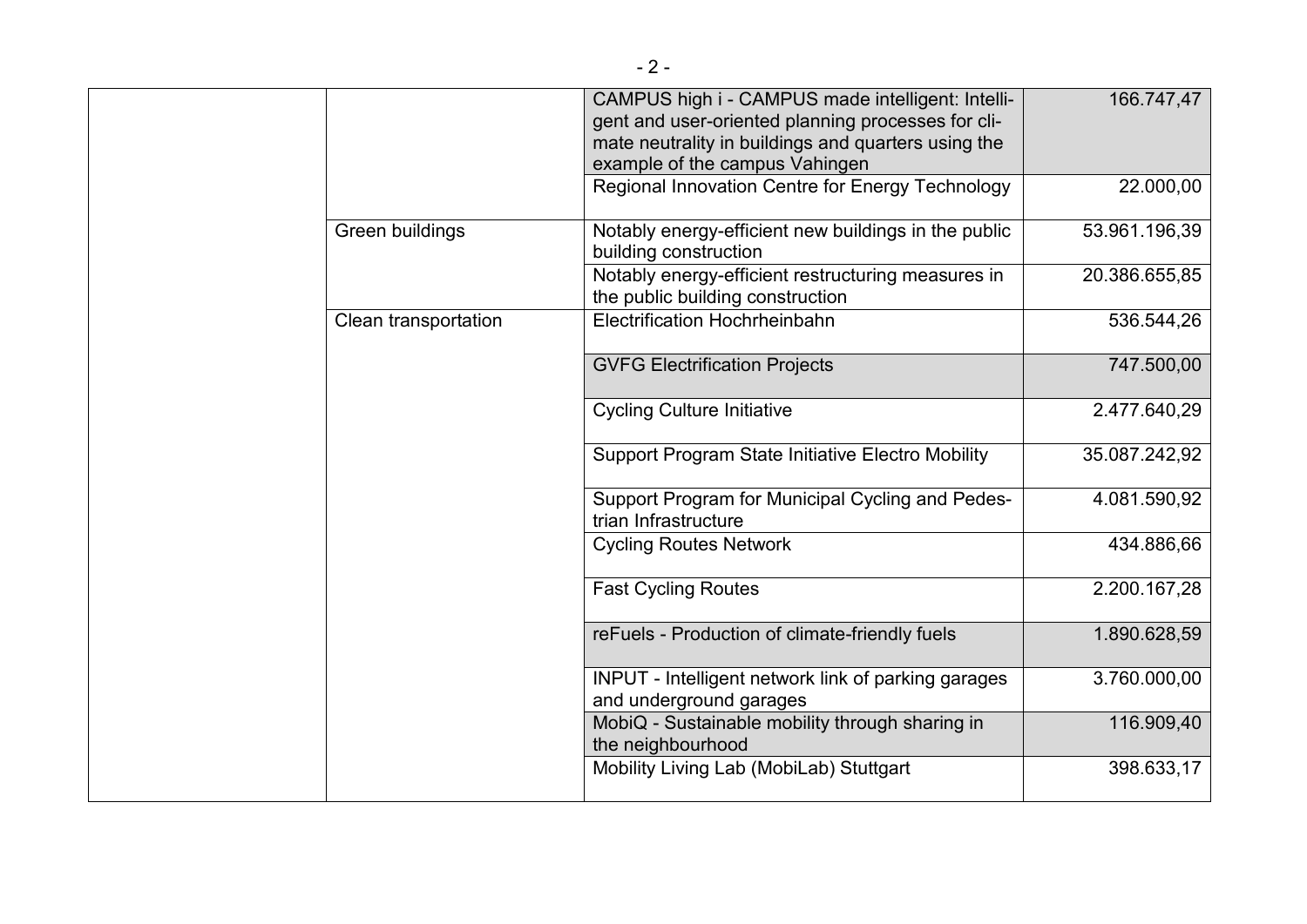|                                                                                |                                                                                                                                   | <b>GVFG Combi-Solution</b>                                                                                                                                    | 8.400.000,00  |
|--------------------------------------------------------------------------------|-----------------------------------------------------------------------------------------------------------------------------------|---------------------------------------------------------------------------------------------------------------------------------------------------------------|---------------|
|                                                                                |                                                                                                                                   | Planning and construction of cycle routes on state<br>roads                                                                                                   | 11.693.881,00 |
|                                                                                | Other                                                                                                                             | Strategy for sustainable bio-economy                                                                                                                          | 2.541.079,42  |
| Article 11: Climate change<br>adaptation                                       | Climate change adaptation                                                                                                         | <b>Timber Construction Initiative BW</b>                                                                                                                      | 2.152.908,79  |
|                                                                                |                                                                                                                                   | Subsidies for the development of climate resilient<br>forests and/or (re-)afforestation                                                                       | 1.768.546,16  |
| Article 12: Sustainable use<br>and protection of water<br>and marine resources | Sustainable water and<br>wastewater management                                                                                    | Sewerage infrastructure investments                                                                                                                           | 33.741.773,84 |
|                                                                                |                                                                                                                                   | Water supply                                                                                                                                                  | 14.105.000,00 |
| Article 13: Transition to a<br>circular economy                                | Renewable energy                                                                                                                  | Professorship for Sustainability Research and<br><b>Transformative Research</b>                                                                               | 60.000,00     |
|                                                                                | Circular economy adapted<br>products, production technol-<br>ogies and processes, and/or<br>certified eco-efficient prod-<br>ucts | New Research Building INATECH                                                                                                                                 | 150.000,00    |
|                                                                                |                                                                                                                                   | Phosphorus recovery from sewage sludge                                                                                                                        | 378.385,65    |
|                                                                                |                                                                                                                                   | RecTecKA - Recycling of technology metals from<br>the dismantling of nuclear facilities taking into ac-<br>count the requirements of radiation protection law | 24.314,82     |
| Article 14: Pollution pre-<br>vention and control                              | Pollution prevention and<br>control                                                                                               | E-Mobility in the car pool of BW police - purchase<br>of motorcycle with electric motor                                                                       | 39.872,62     |
|                                                                                |                                                                                                                                   | E-Mobility in the car pool of BW police - purchase<br>of pedelecs                                                                                             | 226.548,00    |
|                                                                                |                                                                                                                                   | Maintenance of leased vehicles with alternative<br>drive systems                                                                                              | 145.313,41    |
|                                                                                |                                                                                                                                   | <b>Public Air Solutions - Filter Cubes</b>                                                                                                                    | 1.953.763,72  |
|                                                                                |                                                                                                                                   | Establishment of express bus lines in the Stuttgart<br>region                                                                                                 | 2.092.548,81  |